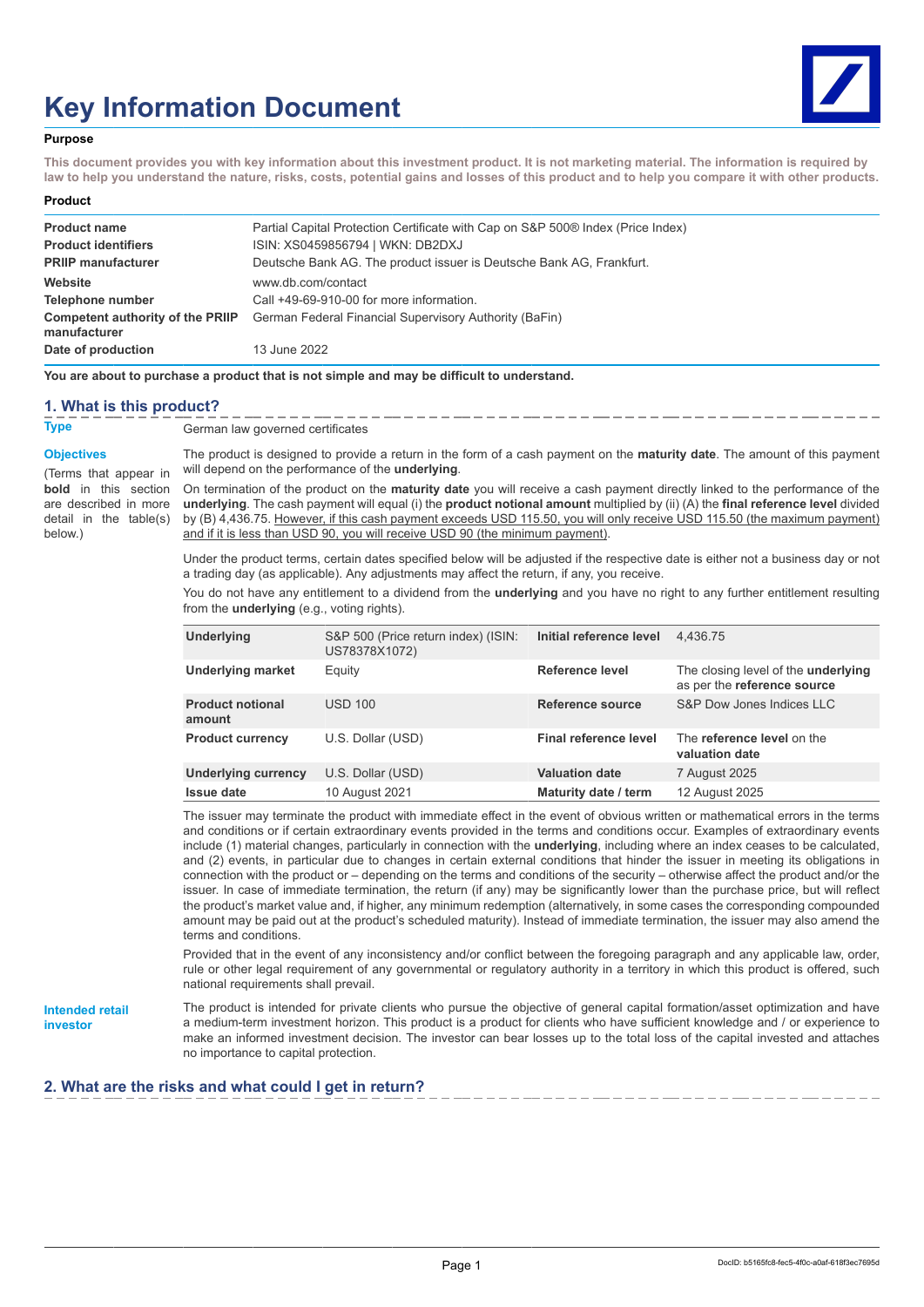





**The risk indicator assumes you keep the product for 3 years and 2 months. The actual risk can vary significantly if you cash in at an early stage and you may get back less. You may not be able to sell your product easily or may have to sell at a price that significantly impacts on how much you get back.**

The summary risk indicator is a guide to the level of risk of this product compared to other products. It shows how likely it is that the product will lose money because of movements in the markets or because we are not able to pay you.

We have classified this product as 1 out of 7, which is the lowest risk class. This rates the potential losses from future performance at a very low level, and poor market conditions are very unlikely to impact our capacity to pay you.

**To the extent the currency of the country in which you purchase this product differs from the product currency, please be aware of currency risk. You will receive payments in a different currency so the final return you will get depends on the exchange rate between the two currencies. This risk is not considered in the indicator shown above.**

You are entitled to receive back at least 90.00% of your capital. Any amount over this, and any additional return, depends on future market performance and is uncertain. However, this protection against future market performance will not apply if you cash in before maturity or in case of immediate termination by the issuer.

If we are not able to pay you what is owed, you could lose your entire investment.

**Market developments in the future cannot be accurately predicted. The scenarios shown are only an indication of some of the possible outcomes based on recent returns. Actual returns could be lower.**

| <b>Investment: USD 10,000</b>            |                                        |                      |                      |                                                         |
|------------------------------------------|----------------------------------------|----------------------|----------------------|---------------------------------------------------------|
| <b>Scenarios</b>                         |                                        | 1 year               | 2 years              | 3 years and 2 months<br>(Recommended<br>holding period) |
| <b>Stress scenario</b>                   | What you might get<br>back after costs | <b>USD 9,588.72</b>  | <b>USD 9,979.13</b>  | <b>USD 10,483.40</b>                                    |
|                                          | Average return each<br>year            | $-4.11%$             | $-0.10%$             | 1.50%                                                   |
| Unfavourable scenario What you might get | back after costs                       | <b>USD 9,973.12</b>  | <b>USD 10,065.25</b> | <b>USD 10,483.40</b>                                    |
|                                          | Average return each<br>year            | $-0.27%$             | 0.33%                | 1.50%                                                   |
| <b>Moderate scenario</b>                 | What you might get<br>back after costs | <b>USD 10,503.96</b> | <b>USD 10,569.48</b> | <b>USD 10,483.40</b>                                    |
|                                          | Average return each<br>year            | 5.04%                | 2.81%                | 1.50%                                                   |
| <b>Favourable scenario</b>               | What you might get<br>back after costs | <b>USD 11,387.56</b> | <b>USD 12,232.29</b> | <b>USD 13,453.70</b>                                    |
|                                          | Average return each<br>year            | 13.88%               | 10.60%               | 9.80%                                                   |

This table shows the money you could get back over the next 3 years and 2 months under different scenarios, assuming that you invest USD 10,000.

The scenarios shown illustrate how your investment could perform. You can compare them with the scenarios of other products. The scenarios presented are an estimate of future performance based on evidence from the past on how the value of this investment varies, and are not an exact indicator. What you get will vary depending on how the market performs and how long you keep the product. The stress scenario shows what you might get back in extreme market circumstances, and it does not take into account the situation where we are not able to pay you.

This product cannot be easily cashed in. This means it is difficult to estimate how much you would get back if you cash in before maturity. You will either be unable to cash in early or you will have to pay high costs or make a large loss if you do so.

The figures shown include all the costs of the product itself, but may not include all the costs that you pay to your advisor or distributor. The figures do not take into account your personal tax situation, which may also affect how much you get back.

# **3. What happens if Deutsche Bank AG, Frankfurt is unable to pay out?**

You are exposed to the risk that the issuer might be unable to fulfil its obligations in respect of the product – e.g. in the event of insolvency (inability to pay / over-indebtedness) or an administrative order of resolution measures. In case of a crisis of the issuer such an order can also be issued by a resolution authority in the run-up of an insolvency proceeding. In doing so, the resolution authority has extensive intervention powers. Among other things, it can reduce rights of the investors to zero, terminate the product or convert it into shares of the issuer and suspend rights of the investors. With regard to the basic ranking of the issuer's obligations in the event of action by the resolution authority, please see www.bafin.de and search for the keyword "Haftungskaskade". A total loss of your capital invested is possible. The product is a debt instrument and as such is not covered by any deposit protection scheme.

### **4. What are the costs?**

The Reduction in Yield (RIY) shows what impact the total costs you pay will have on the investment return you might get. The total costs take into account one-off, ongoing and incidental costs.

**Performance scenarios**